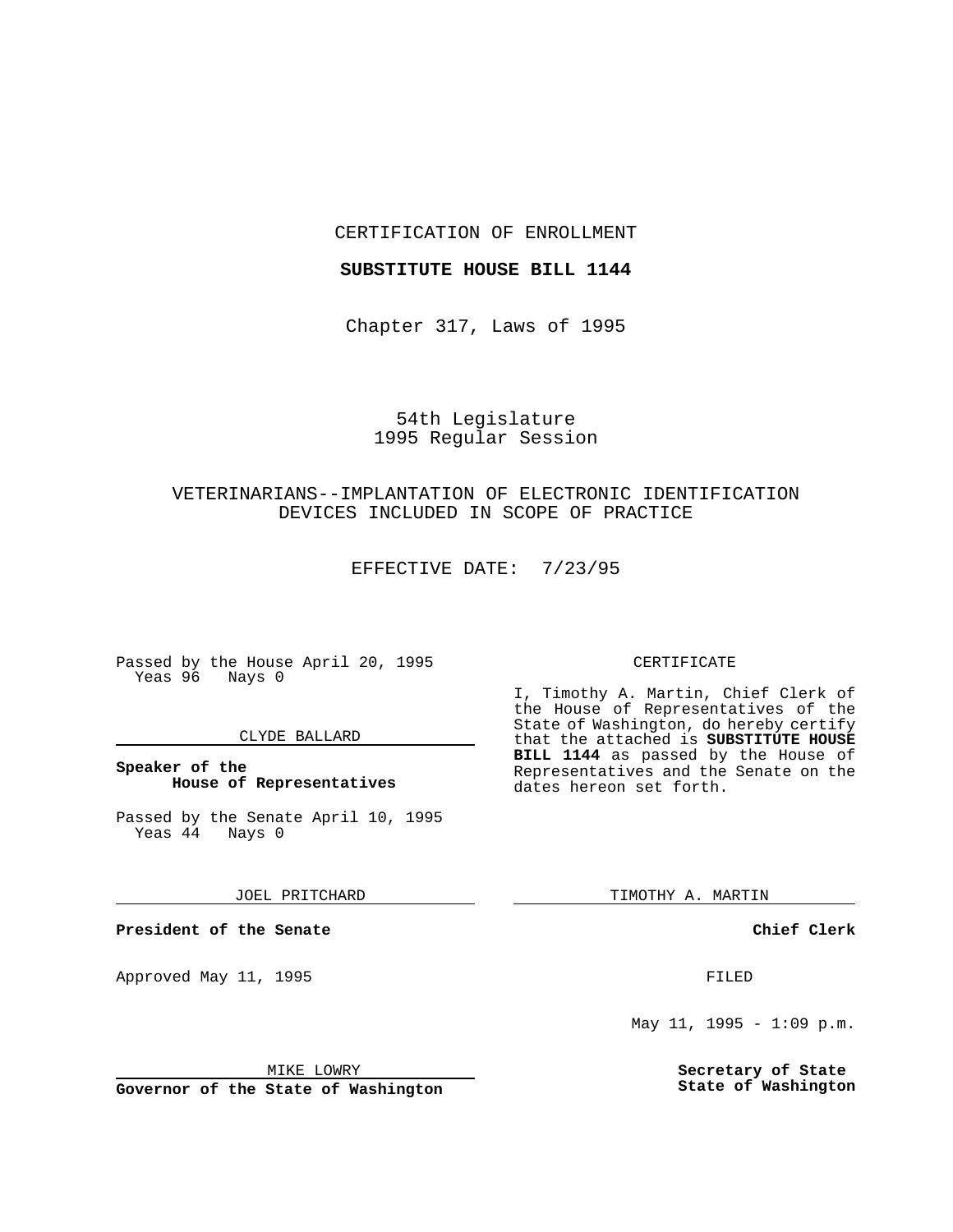### **SUBSTITUTE HOUSE BILL 1144** \_\_\_\_\_\_\_\_\_\_\_\_\_\_\_\_\_\_\_\_\_\_\_\_\_\_\_\_\_\_\_\_\_\_\_\_\_\_\_\_\_\_\_\_\_\_\_

\_\_\_\_\_\_\_\_\_\_\_\_\_\_\_\_\_\_\_\_\_\_\_\_\_\_\_\_\_\_\_\_\_\_\_\_\_\_\_\_\_\_\_\_\_\_\_

# AS AMENDED BY THE SENATE

Passed Legislature - 1995 Regular Session

#### **State of Washington 54th Legislature 1995 Regular Session**

**By** House Committee on Health Care (originally sponsored by Representatives Dyer, Backlund, Morris, Johnson, Campbell, Cooke, Skinner, Chandler, Casada, Schoesler, Boldt, Mulliken, Huff, Mitchell, Thompson, Foreman, Robertson, Buck, Clements, Smith, Delvin, Carrell, Mielke and Sheahan)

Read first time 02/14/95.

1 AN ACT Relating to veterinary practice; and amending RCW 18.92.010 2 and 18.92.060.

3 BE IT ENACTED BY THE LEGISLATURE OF THE STATE OF WASHINGTON:

4 **Sec. 1.** RCW 18.92.010 and 1959 c 92 s 1 are each amended to read 5 as follows:

 Any person shall be regarded as practicing veterinary medicine, surgery and dentistry within the meaning of this chapter who shall, within this state, (1) by advertisement, or by any notice, sign, or other indication, or by a statement written, printed or oral, in public or private, made, done, or procured by himself or herself, or any other, at his or her request, for him or her, represent, claim, announce, make known or pretend his or her ability or willingness to diagnose or prognose or treat diseases, deformities, defects, wounds, or injuries of animals; (2) or who shall so advertise, make known, represent or claim his or her ability and willingness to prescribe or administer any drug, medicine, treatment, method or practice, or to perform any operation, manipulation, or apply any apparatus or appliance for cure, amelioration, correction or reduction or modification of any animal disease, deformity, defect, wound or injury,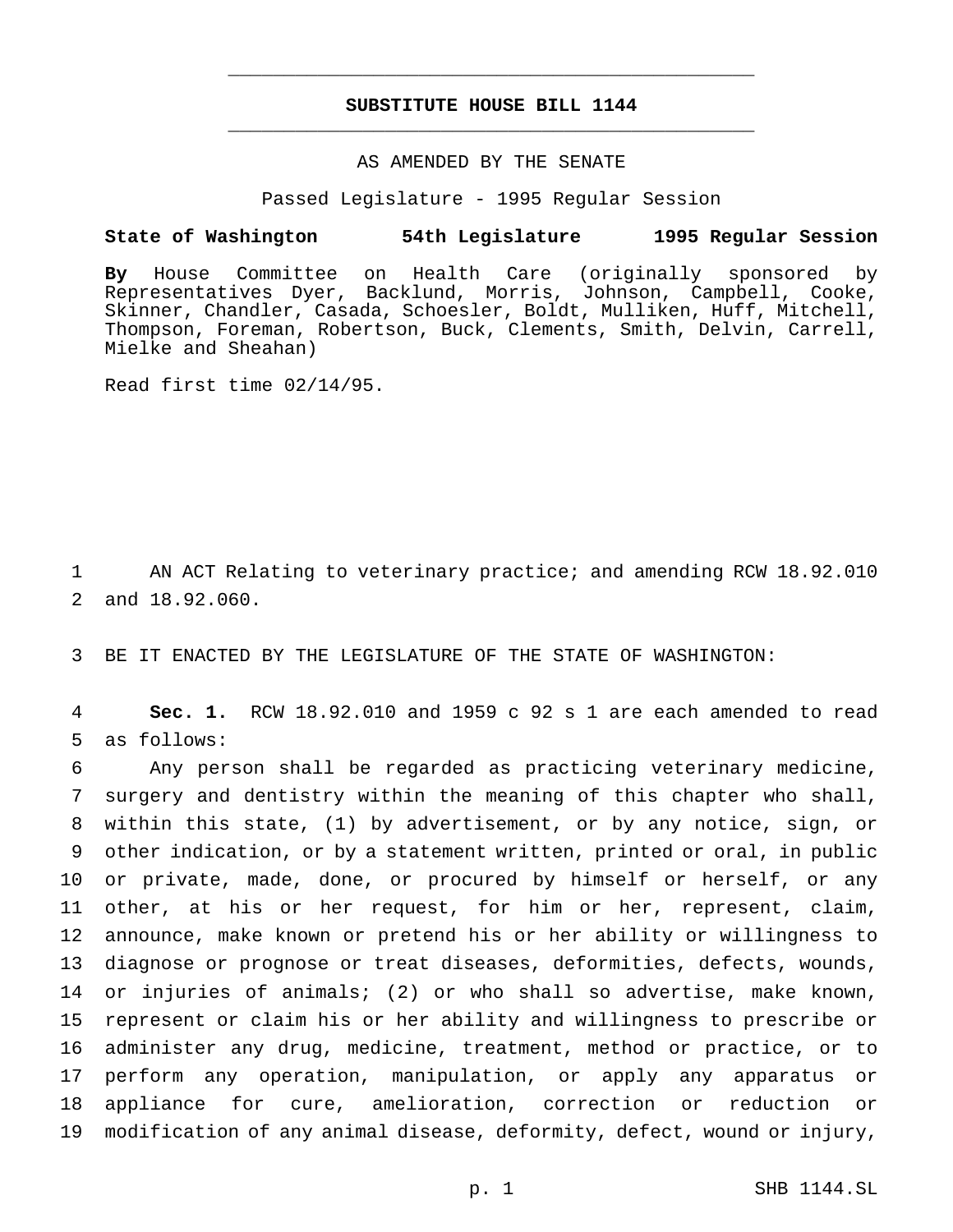for hire, fee, compensation, or reward, promised, offered, expected, received, or accepted directly or indirectly; (3) or who shall within this state diagnose or prognose any animal diseases, deformities, defects, wounds or injuries, for hire, fee, reward, or compensation promised, offered, expected, received, or accepted directly or indirectly; (4) or who shall within this state prescribe or administer any drug, medicine, treatment, method or practice, or perform any operation, or manipulation, or apply any apparatus or appliance for the cure, amelioration, alleviation, correction, or modification of any animal disease, deformity, defect, wound, or injury, for hire, fee, compensation, or reward, promised, offered, expected, received or accepted directly or indirectly; (5) or who performs any manual procedure for the diagnosis of pregnancy, sterility, or infertility 14 upon livestock; (6) or who implants any electronic device for the purpose of establishing or maintaining positive identification of animals.

 The opening of an office or place of business for the practice of veterinary medicine, the use of a sign, card, device or advertisement as a practitioner of veterinary medicine or as a person skilled in such practice shall be prima facie evidence of engaging in the practice of veterinary medicine, surgery and dentistry.

 **Sec. 2.** RCW 18.92.060 and 1993 c 78 s 4 are each amended to read as follows:

Nothing in this chapter applies to:

 (1) Commissioned veterinarians in the United States military services or veterinarians employed by Washington state and federal agencies while performing official duties;

 (2) A person practicing veterinary medicine upon his or her own animal;

 (3) A person advising with respect to or performing the castrating and dehorning of cattle, castrating and docking of sheep, castrating of swine, caponizing of poultry, or artificial insemination of animals;

 (4)(a) A person who is a regularly enrolled student in a veterinary school or training course approved under RCW 18.92.015 and performing duties or actions assigned by his or her instructors or working under the direct supervision of a licensed veterinarian during a school vacation period or (b) a person performing assigned duties under the